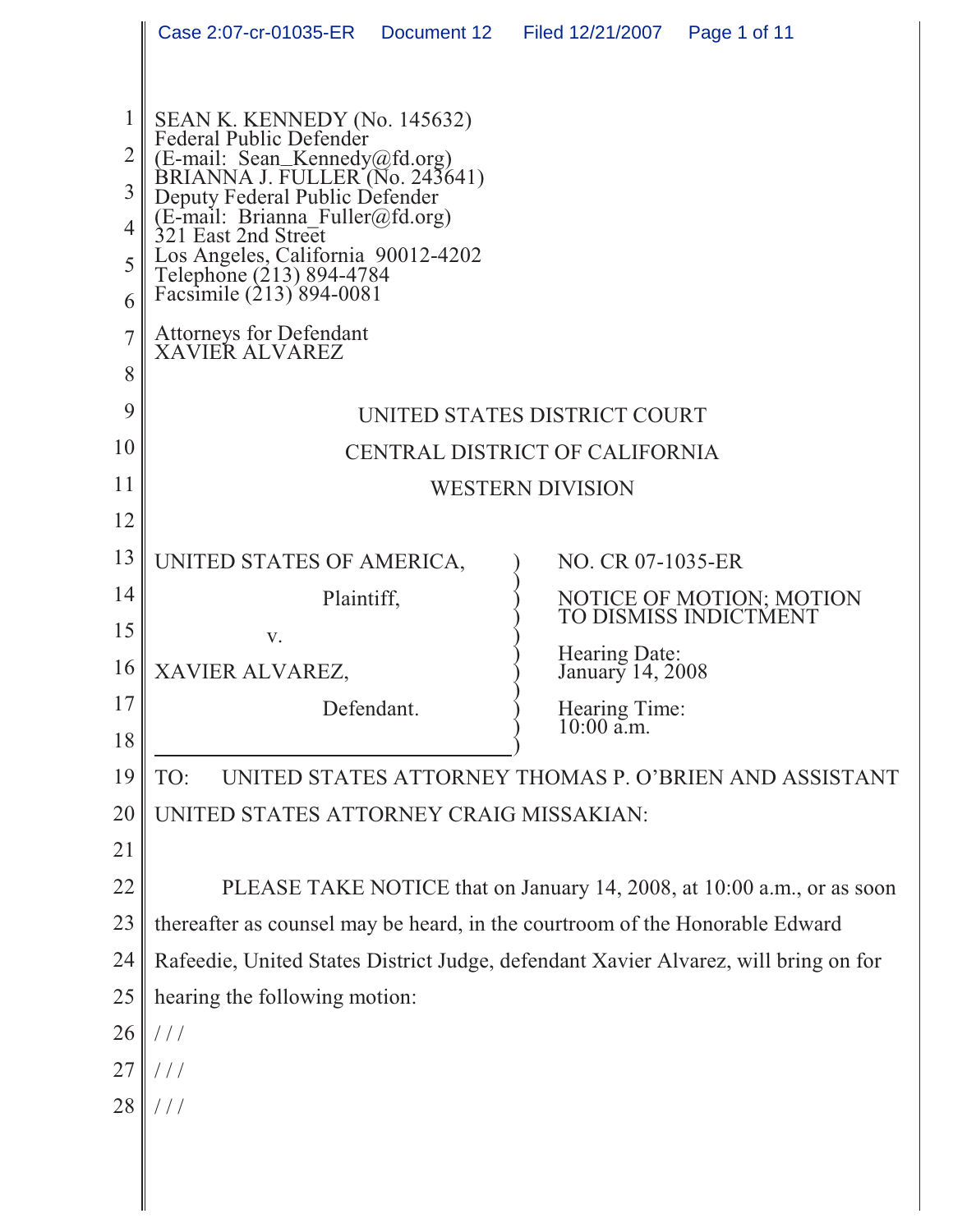# **MOTION**

| $2 \parallel$<br>Defendant Xavier Alvarez, by and through his attorney of record, Deputy     |
|----------------------------------------------------------------------------------------------|
| 3   Federal Public Defender, Brianna J. Fuller, hereby moves this Honorable Court for        |
| 4    an order dismissing the Indictment because 18 U.S.C. $\S$ 704 is unconstitutional, both |
| $5 \parallel$ facially and as applied to Mr. Alvarez.                                        |

 This motion is based on the First Amendment, the attached Memorandum of Points and Authorities, all files and records in this case, and any further evidence as may be adduced at the hearing on this motion.

| 11     |                          | Respectfully submitted,                                                        |
|--------|--------------------------|--------------------------------------------------------------------------------|
|        |                          |                                                                                |
| 12     |                          | SEAN K. KENNEDY<br>Federal Public Defender                                     |
| 13     |                          |                                                                                |
| 14     | DATED: December 21, 2007 | By<br>$\sqrt{s}$<br><b>BRIANNA J. FULLER</b><br>Deputy Federal Public Defender |
| 15     |                          |                                                                                |
| 16     |                          |                                                                                |
| 17     |                          |                                                                                |
| 18     |                          |                                                                                |
| 19     |                          |                                                                                |
| 20     |                          |                                                                                |
| 21     |                          |                                                                                |
| 22     |                          |                                                                                |
| 23     |                          |                                                                                |
| 24     |                          |                                                                                |
| 25     |                          |                                                                                |
| 26     |                          |                                                                                |
| 27     |                          |                                                                                |
| $28\,$ |                          |                                                                                |
|        |                          |                                                                                |
|        |                          | $\mathbf{2}$                                                                   |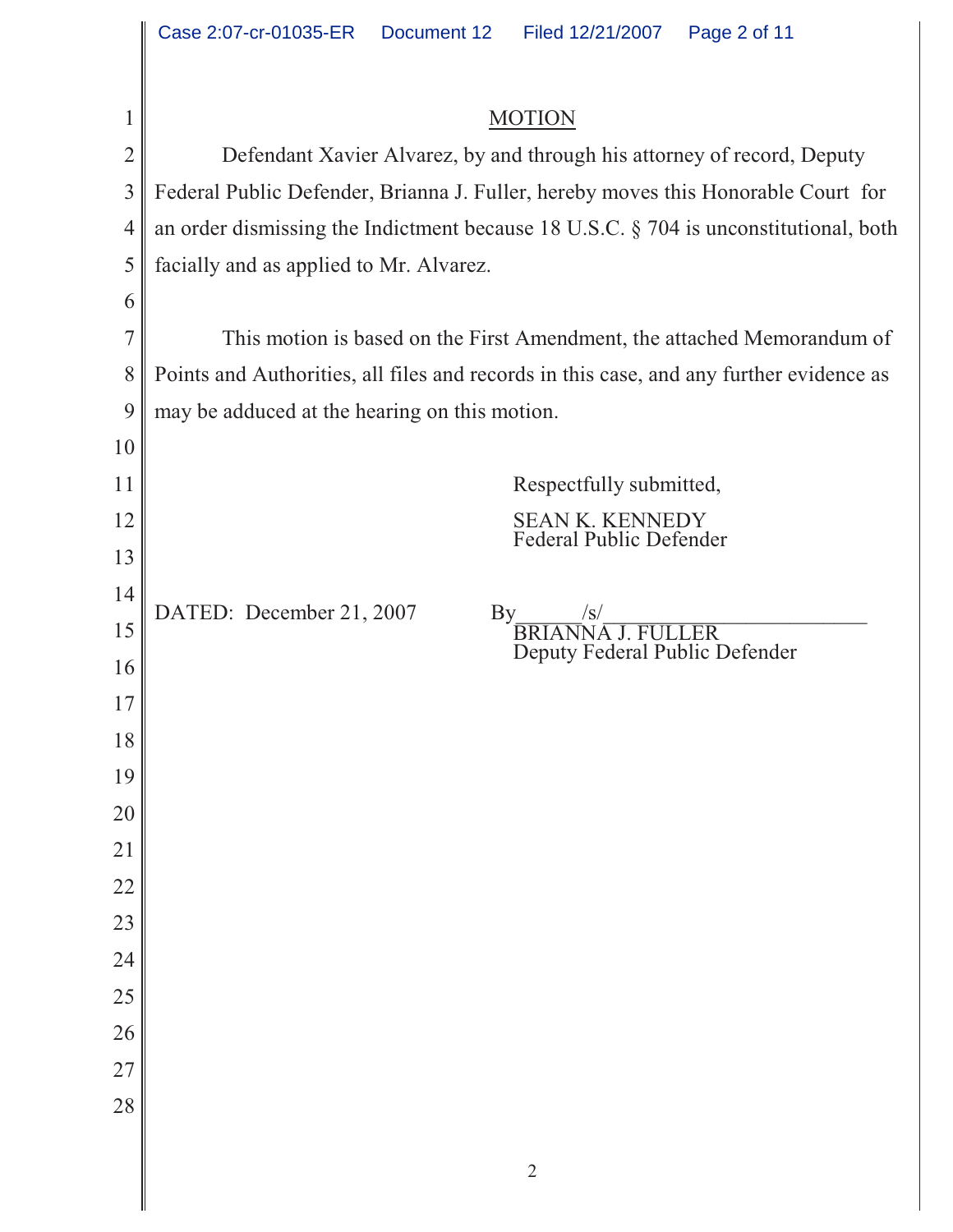# MEMORANDUM OF POINTS AND AUTHORITIES

#### 2 I. Introduction

1

3 4 5 6 7 8 Xavier Alvarez is charged under a law that criminalizes making a false claim to having received a military decoration. The law does not require proof of fraud, that is that the false statement was made in order to obtain some benefit. It does not require any showing that the statement caused reliance or was material. It does not even require that the speaker know the statement is false. It simply criminalizes the incorrect claim to certain military decorations in every context.

9 10 11 12 13 14 15 16 17 The law is unconstitutional, both facially and specifically as applied to Mr. Alvarez. Falsehoods are not outside the realm of First Amendment protection, and therefore restrictions on false statements must be supported by a strong government interest and must be directly related to that interest. The Court's scrutiny of the law should be especially demanding here, where the statement was made by an elected official, during a public meeting, on an issue of public concern: his qualifications for office. The Government's stated interest in thislaw, protecting the reputation of military decorations, is insufficient to survive this exacting scrutiny. For this reason, the statute is unconstitutional as applied to Mr. Alvarez and the indictment should be dismissed.

18

19 II. Statement of Facts

20 21 22 23 24 25 26 Xavier Alvarez is an elected member of the Three Valleys Water District Board. See Exhibit A. The indictment charges a violation of 18 U.S.C. § 704(b) in that, on July 23, 2007, Mr. Alvarez claimed to have received the Congressional Medal of Honor, when in fact he had not received that award. The discovery presents the following version of events:<sup>1</sup> On July 23, 2007, Mr. Alvarez attended the Walnut Valley Water District Board Meeting. As a "newly elected" director, he was invited to introduce himself to the Board. During that introduction, Mr. Alvarez stated: "Back in 1987, I was

27

 $28 \parallel$  <sup>1</sup> The defense does not, by this recitation, intend to concede this version of facts.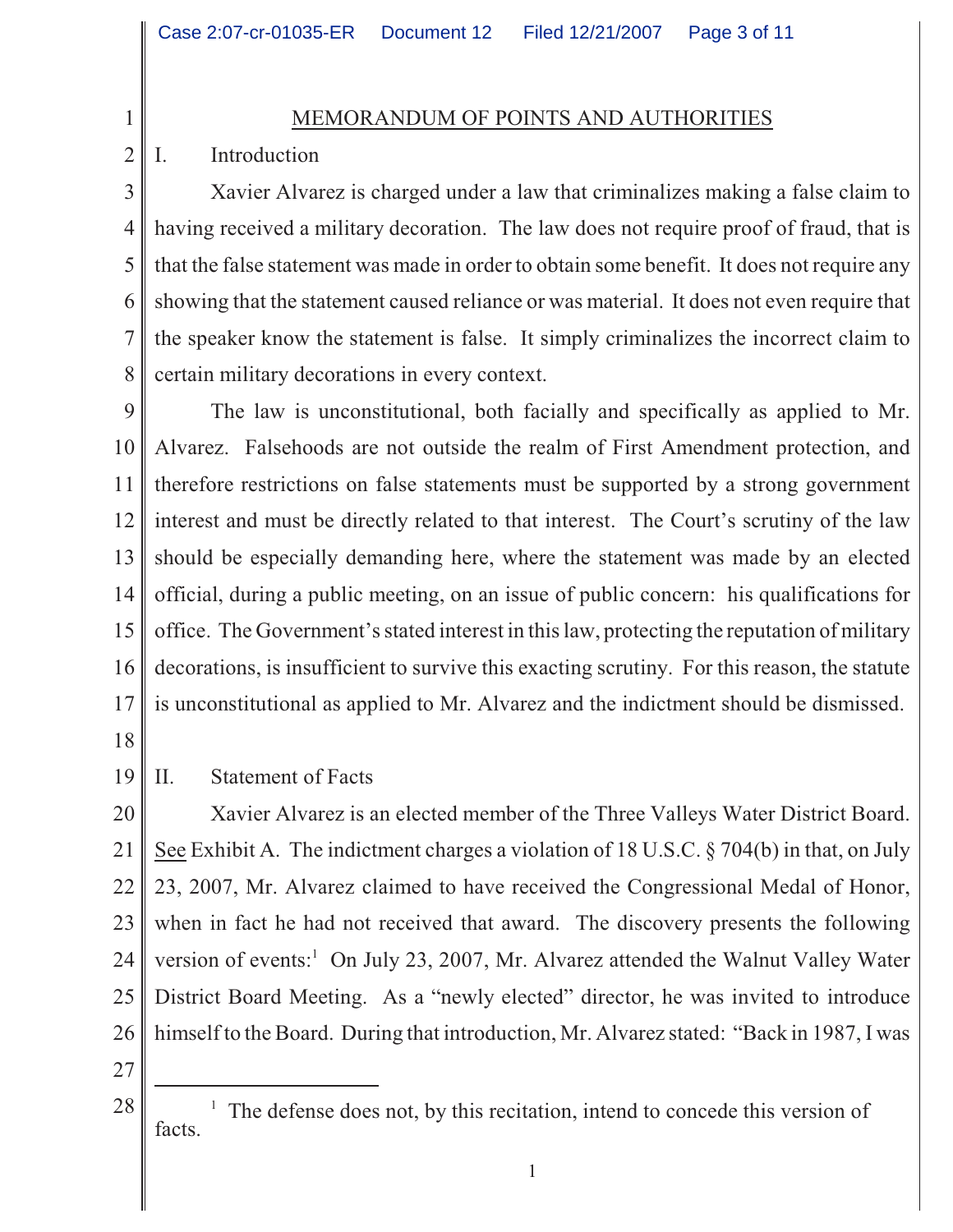1 2 3 awarded the Congressional Medal of Honor." See Exhibit B. The Government claims that Mr. Alvarez's name does not appear in the official records of those who have been awarded a Congressional Medal of Honor.

5 III. Analysis

4

6

7

8

9

A. Section 704(b) is Unconstitutional As Applied to Mr. Alvarez Because The Government's Interest in Protecting the Reputation of Military Decorations is Insufficient to Support this Content-Based Restriction on Speech by a Political Figure on a Matter of Public Interest.

10 11 12 13 14 15 16 17 18 19 20 21 22 23 24 25 26 27 28 False speech is protected speech. It is true that "neither the intentional lie nor the careless error materially advances society's interest in uninhibited, robust, and wideopen debate on public issue." Gertz v. Welsh, 418 U.S. 323, 340 (1974) (internal citations omitted). And yet, the Supreme Court has recognized that false statements of fact are "inevitable in free debate." Id. If erroneous speech is punished, the risk is that speakers will be "cautious and restrictive" in the exercise of their constitutionally protected freedoms, which may lead to "intolerable self-censorship." Id.In addition, there is an ever-present concern about placing judgments about truth and falsity in the hands of judges and juries. See N.Y. Times Co. v. Sullivan, 376 U.S. 254, 271 (1964) ("Authoritative interpretations of the First Amendment have consistently refused to recognize an exception for any test of truth -- whether administered by judges, juries, or administrative officials . . . ."); Thomas v. Collins, 323 U.S. 516, 545 (1945) (Jackson, J., concurring) ("The very purpose of the First Amendment is to foreclose public authority from assuming a guardianship of the public mind through regulating the press, speech, and religion. In this field every person must be his own watchman for truth, because the forefathers did not trust any government to separate the true from the false for us."). For both of these reasons, "the First Amendment requires that we protect some falsehood in order to protect speech that matters." Gertz, 418 U.S. at 341. "Erroneous statements . . . must be protected if the freedoms of expression are to have the 'breathing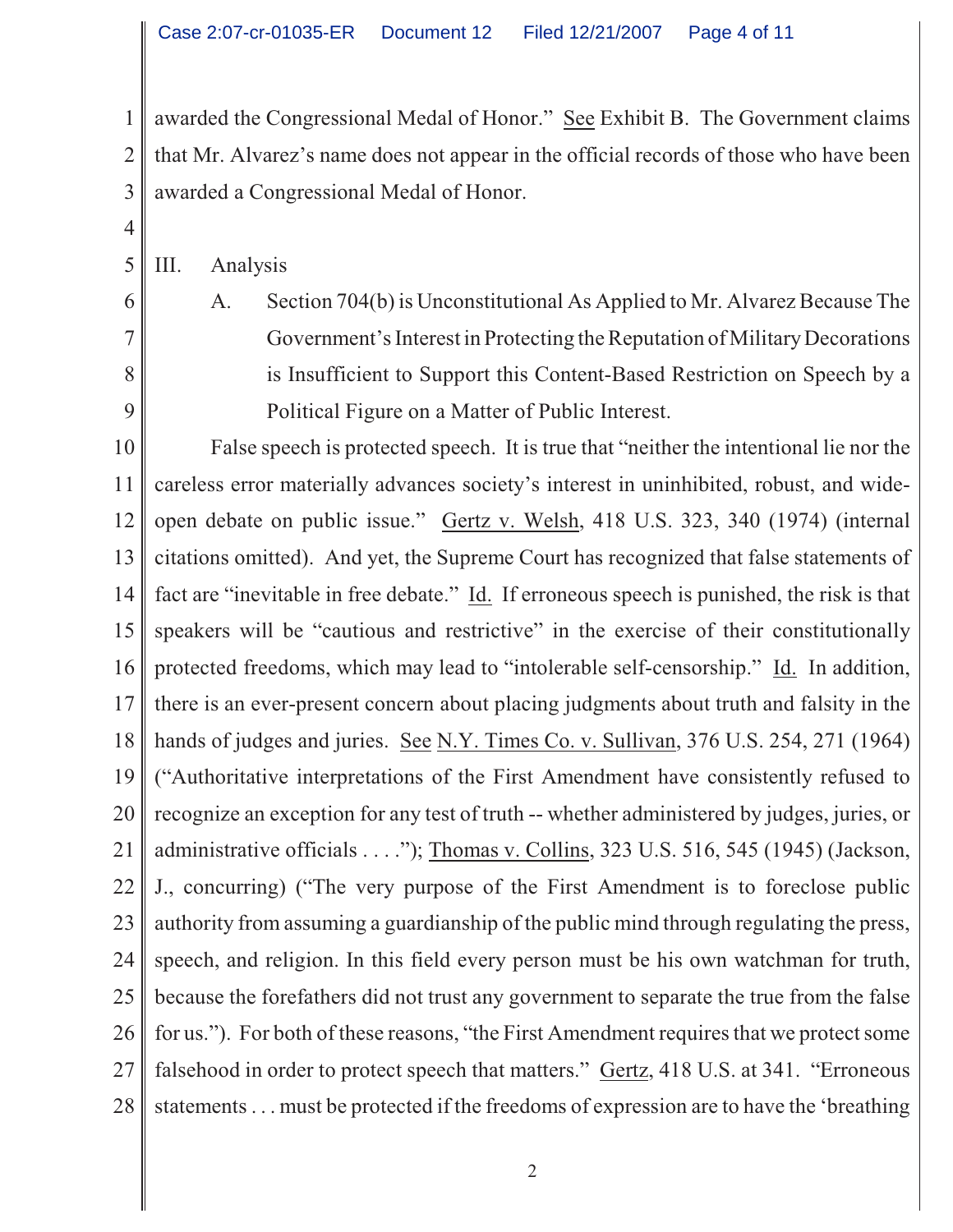1 2 space' they need to survive." Brown v. Hartlage, 456 U.S. 45, 60-61 (1982) (citations omitted).

3 4 5 6 7 8 9 10 11 12 Courts have said that false statements are not entitled to the same level of protection as truthful statements, see id. at 60, but have not quantified precisely what that means. What is clear is that the basic bedrocks of judicial review of laws implicating speech are unchanged. From defamation cases, it is clear that even in the context of false statements, courts consider the weight of the government interest behind the law. See Gertz, 418 U.S. at 348 (noting the "strength of the legitimate state interest in compensating private individuals for wrongful injury to reputation.") It also clear that courts have examined the fit of the law to that purpose. See id. at 349 ("It is therefore appropriate to require that state remedies for defamatory falsehood reach no further than is necessary to protect the legitimate interest involved.").

13 14 15 16 17 18 19 20 21 Indeed, a stricter review is necessary in this context than in libel and defamation context because this law is a content-based restraint on protected speech. See Consolidated Edison Co. v. Public Serv. Comm'n, 447 U.S. 530, 537-38 (1980) ("The First Amendment's hostility to content-based regulation extends not only to restrictions on particular viewpoints, but also to prohibition of public discussion of an entire topic."). Content-based restrictions are "presumptively inconsistent with the First Amendment." See Simon & Schuster v. Members of N.Y. State Crime Victims Bd., 502 U.S. 105, 115- 16 (1991). Thus, the Court's review of this law, both the Government's stated purpose and its chosen means, should be exacting.

- 22 23 24 25 26 27 Finally, the Court's review of the law as applied to Mr. Alvarez should be especially demanding, because Mr. Alvarez made the statement in his capacity as a member of the Three Valley Municipal Water District Board. Mr. Alvarez was a newly elected public official and was asked during a public meeting to introduce himself. The statement that gave rise to the instant charge was made while Mr. Alvarez was explaining his qualifications during that introduction.
- 28 / / /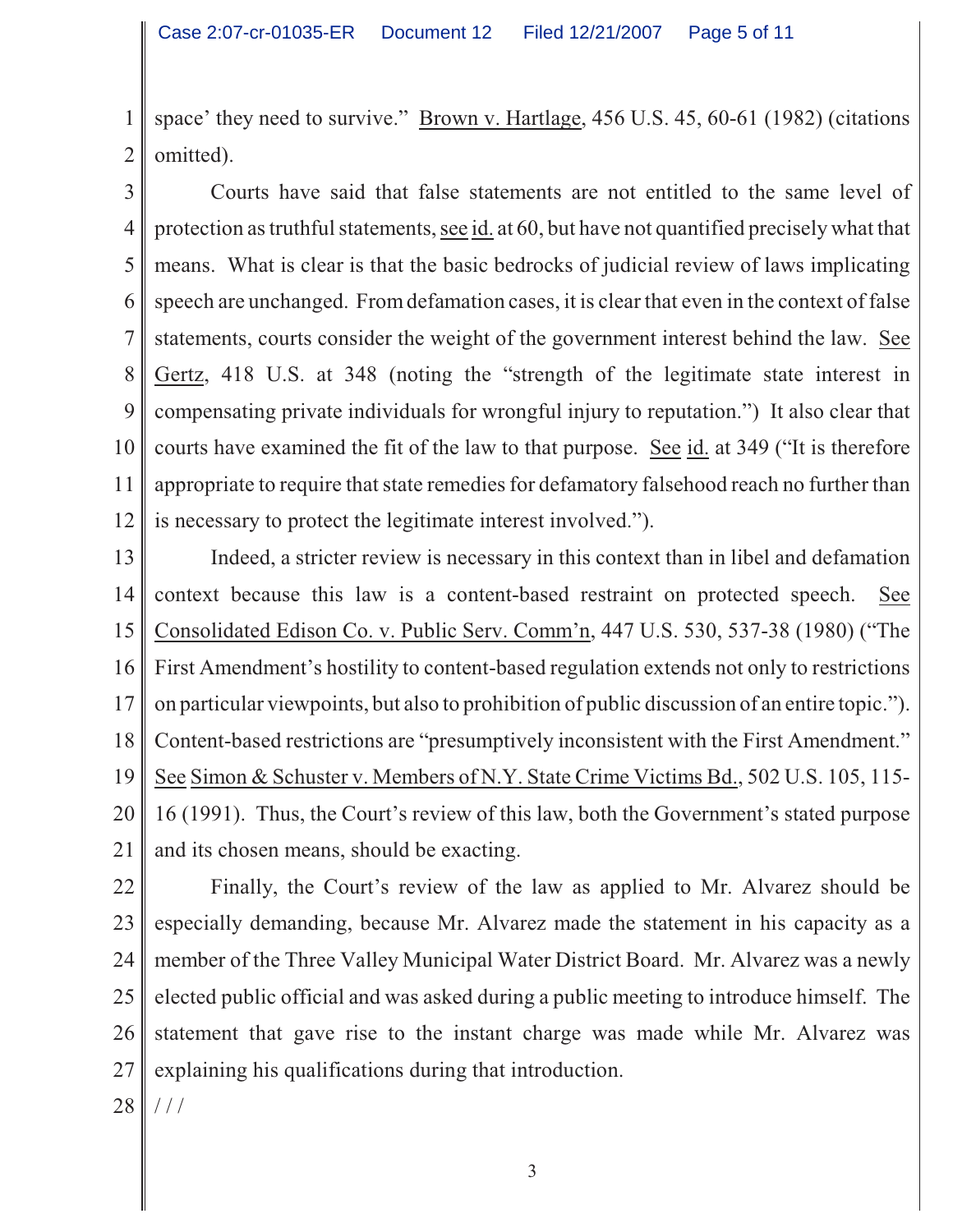1 2 3 4 5 6 7 8 9 10 11 12 13 It is clear under those facts that the law should be subjected to even higher scrutiny as applied to Mr. Alvarez. Government intrusion into speech made by politicians is particularly suspect. Discussions of qualifications of political candidates is considered core political speech to which the highest scrutiny is afforded. See McIntyre v. Ohio Elections Comm'n, 514 U.S. 334, 346 (1995). The statements of an elected politician about his qualification for the office he holds -- especially one who must run for re-election to keep his job -- is similarly close to the heart of the First Amendment. As applied in this case, the law impinges on a statement by a politician on an issue of public concern, and should therefore be carefully scrutinized. See Dun & Bradstreet, Inc. v. Greenmoss Builders, Inc., 472 U.S. 749, 759 (1985) ("[S]peech on public issues occupies the 'highest rung of the hierarchy of First Amendment values,' and is entitled to special protection.") (quoting NAACP v. Claiborne Hardware Co., 458 U.S. 886, 913 (1982)).

14 15 16 17 18 19 20 21 22 Taken together, the First Amendment interests atstake in this case are particularly weighty. In light of these interests, the rationale underlying this law is insufficient. The legislative history accompanying the most recent amendment to 18 U.S.C. § 704 states that the purpose behind the law is that "[f]raudulent claims surrounding [military decorations] damage the reputation and meaning of such decorations and medals." See Stolen Valor Act, P.L. 109-437 (December 20, 2006), attached as Exhibit C. While protecting the reputation of military decorations is not an illegitimate government pursuit, it is certainly not compelling and does not survive in the First Amendment context.

23 24 25 26 27 28 Courts have struck down laws grounded in such "symbolic" interests. In Texas v. Johnson, 491 U.S. 397 (1989), the Supreme Court considered Texas's interest in prohibiting flagburning. The State phrased its interest as "preserving the flag as a symbol of nationhood and national unity." Id. at 413. The Court recognized the "special place reserved for the flag" and the legitimate interest in preserving the flag as the "unalloyed symbol of our country." Id. at 418. The Court held, however, that the state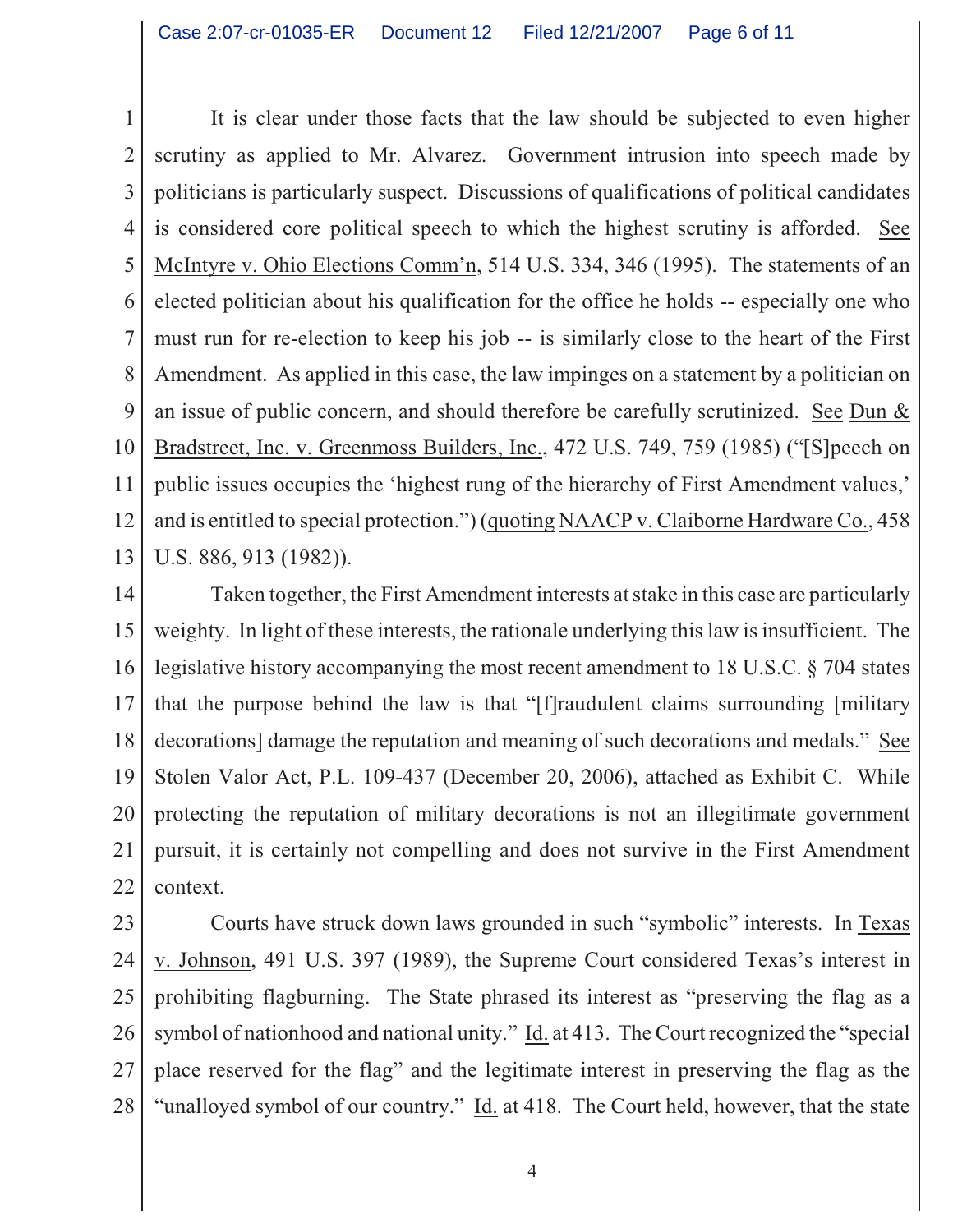1 2 3 4 5 6 7 8 9 10 11 12 cannot create a protective fence around certain symbols and limit the kinds of messages that can be made concerning those symbols. See id. at 417. It said that "[t]o conclude that the government may permit designated symbols to be used to communicate only a limited set of messages would be to enter territory having no discernable of defensible boundaries." See id.; see also Lighthawk v. Robinson, 812 F. Supp. 1095, 1101-02 (W.D. Wash. 1993) (holding that the Government's interest in protecting the purity of the Smokey the Bear icon as a symbol of fire prevention was insufficient to warrant a content-based restriction on speech). The bottom line is that the state cannot make certain symbols so sacrosanct as to exempt them from the normal rules regarding truth and falsity. If protecting the flag as a symbol of nationality unity does not rise to the level of compelling, it is impossible to say that protecting the reputation of military decorations would.

13 14 15 16 17 It is also problematic to allow Congress to decide which symbols deserve protection. As the Court recognized in Johnson, to christen some national symbol as sacred would require judges and lawmakers "to consult [their] political preferences, and impose them on the citizenry in the very way the First Amendment forbids us to do." Johnson, 491 U.S. at 417. Such value judgments simply should not be legislated.

18 19 20 For these reasons, Section 704(b) is unconstitutional as applied to Mr. Alvarez. The stated interest does not support such a significant intrusion into protected speech.

- 21
- 22

B. Section 704(b) Is Unconstitutional Because It Is Not Carefully Tailored to the Government Interest

23 24 25 26 27 28 Even if protecting the integrity of military decorations were a sufficiently weighty interest, Section 704(b) is also unconstitutional because it reaches farther than necessary to protect that interest. See Gertz, 418 U.S. at 349 ("It is . . . appropriate to require that state remedies for defamatory falsehood reach no further than is necessary to protect the legitimate interest involved."). There is no reason to think that criminal prosecution is / / /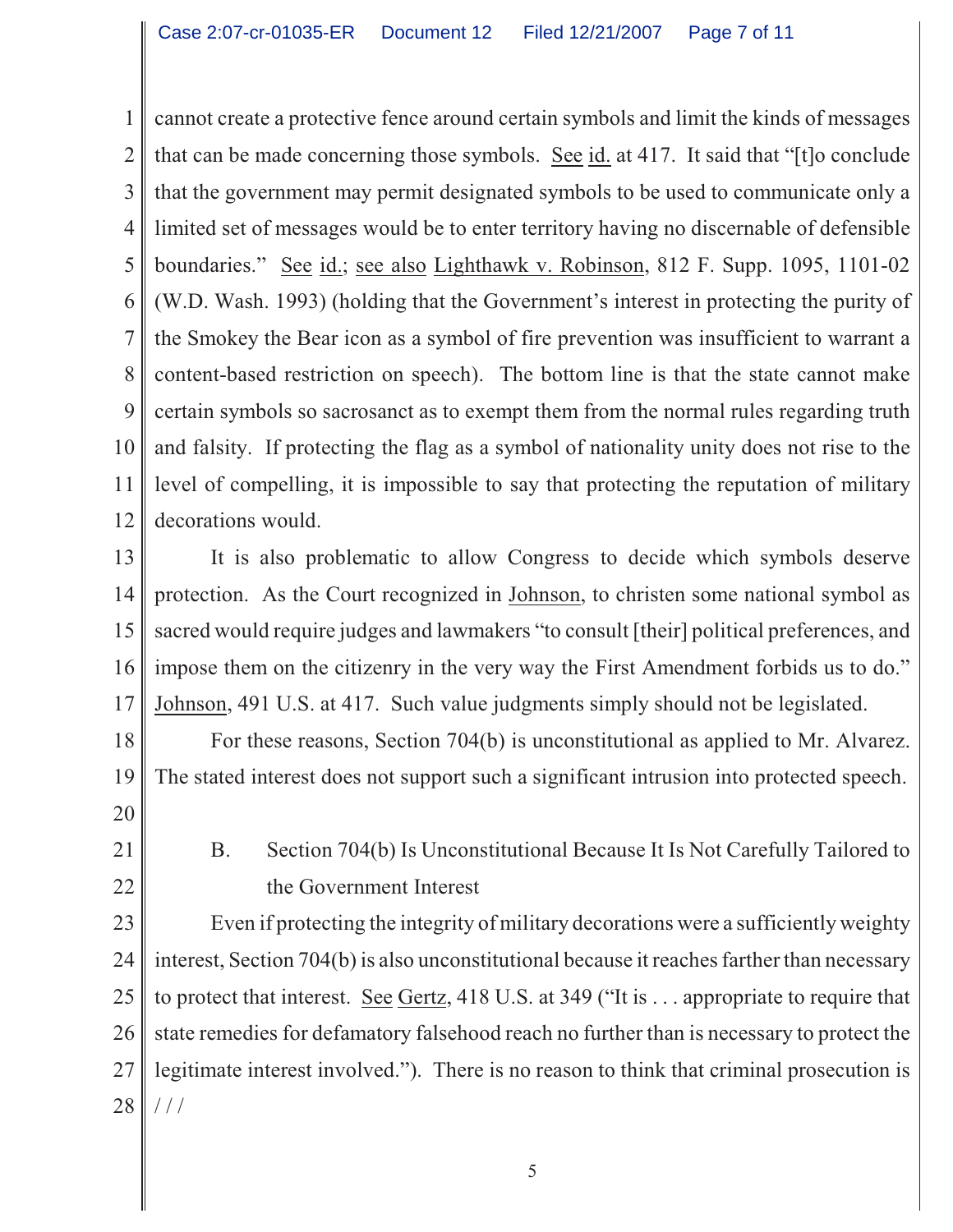1 2 necessary, i.e., that civil fines would not work to ensure that false claims of military decorations are not lightly made.

3 4 5 6 7 8 9 10 11 12 More importantly, there is no reason to believe that counter-speech is not an ineffective method of protecting the Government's interest. The Supreme Court has often noted that "[w]henever compatible with the underlying interests at stake, under the regime of [the First Amendment], we depend for correction not on the conscience of judges and juries but on the competition of other ideas." Brown, 456 U.S. at 61 (citations omitted). That is, wherever possible, the preferred remedy for false speech is more speech. Whitney v.California, 274 U.S. 357, 377 (1927) (Brandeis, J., concurring) ("If there be time to expose through discussion the falsehood and fallacies, to avert the evil by the processes of education, the remedy to be applied is more speech, not enforced silence.") (overruled on other grounds).

13 14 15 16 17 18 19 20 21 In some cases, such a regime is not tolerable. For example, false statements made to consumers that fall within the realm of commercial speech can be regulated, in part, because consumers often make decisions on the spot based on packaging or in-store marketing without time for the seller's ideas to be fully tested. See Rubin v. Coors Brewing Co., 514 U.S. 476, 495-96 (Stevens,J., concurring)(1995). So too, in the realm of libel, it is believed that falsehoods cannot be remedied by counter-speech: harm to a person's reputation is often immediate upon the falsehood becoming public, and later corrections are frequently ineffectual to remedy the damage to a person's reputation. See Hustler Magazine v. Falwell, 485 U.S. 46, 52 (1988)

22 23 24 25 26 27 28 That is not the case here. The goal of 18 U.S.C. § 704(b) is to ensure that the value of the military decoration is not tainted by the false claims of those who have not received them. But cases of false claims of military decorations have not gone unnoticed or unchallenged. In fact, it was no doubt the public exposure of claimants that spurred Senator Conrad to believe that the Stolen Valor Act was necessary. Certainly public exposure of those who have falsely claimed to have received a military decoration is sufficient to protect the meaning of the medal to true military honorees. In fact, the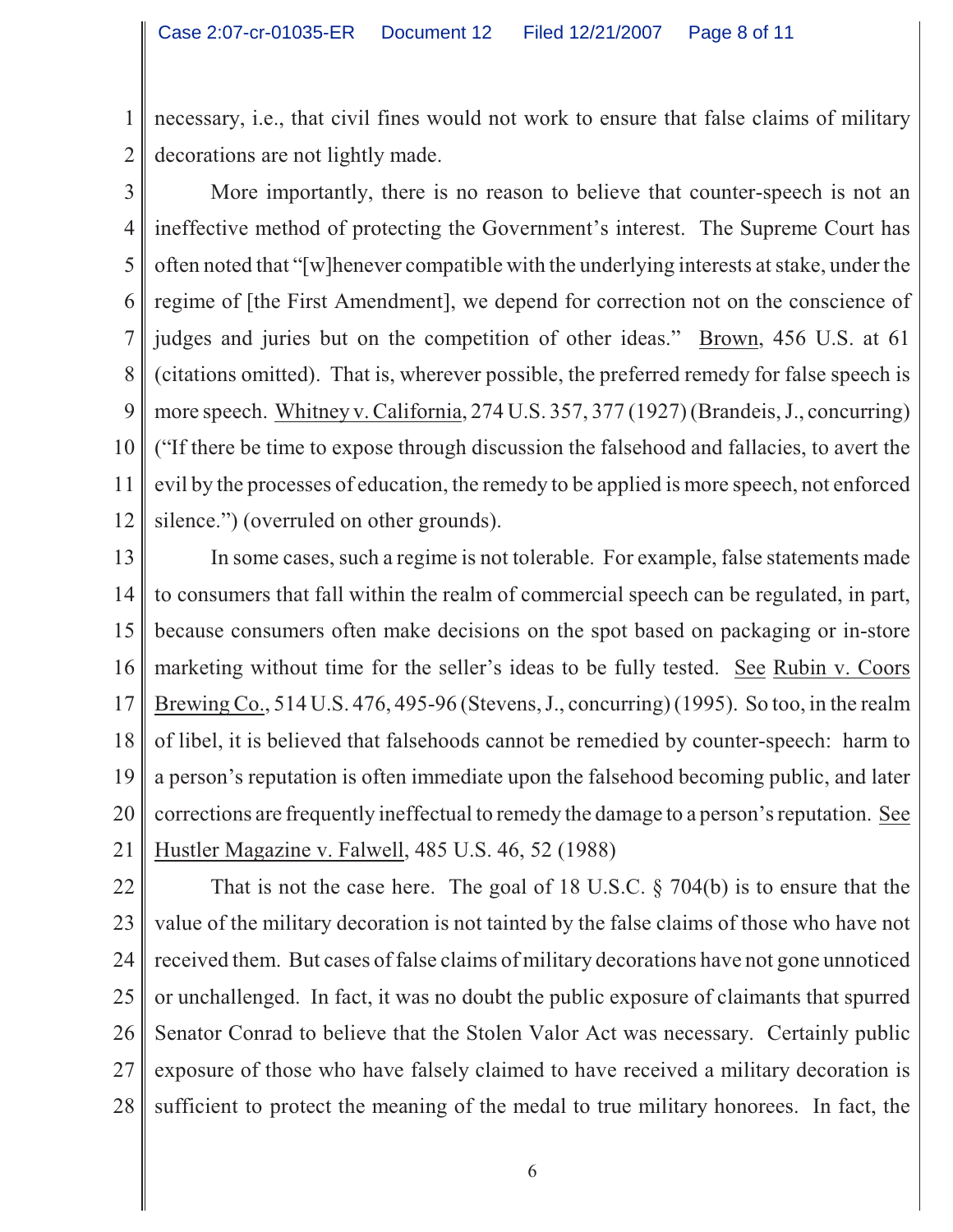1 2 3 4 public outcry at such false claims is strong evidence that the reputation of these military honors is not endangered in the least. See Johnson, 491 U.S. at 418-20 (noting that the public reaction to flag burning indicated that the value of the flag as a symbol of national unity is not threatened by such conduct).

5 6 7 8 9 10 11 12 13 14 15 16 17 These are not mere theoretical ideas. In fact, this is how things played out in Mr. Alvarez's case. According to the discovery, Mr. Alvarez was challenged on various occasions by the people to whom the statements were made. He was questioned about his claim by colleagues. There have been newspaper articles and internet blogs investigating his claims. See Exhibit D. This is precisely what should happen. If a person is believed to have made a false statement, that statement should be challenged, explained, countered, or disproved, so that everyone can come to their own conclusion about the truth of the matter. The value of the Congressional Medal of Honor is not threatened by allowing the normal processes of truth-gathering and public debate to occur. Because the law is not necessary to protect the stated government interest, it does not survive the demanding scrutiny given to legislation that impinges important First Amendment rights. The proper remedy in these cases is more speech, not criminal prosecution.

- 18
- 19

## C. The Law is Overbroad

20 21 22 23 24 25 26 A law is overbroad if it "does not aim specifically at evils within the allowable area of State control but, on the contrary, sweeps within its ambit other activities that in ordinary circumstances constitute an exercise of freedom of speech . . . ." Thornhill v. Alabama, 310 U.S. 88, 97 (1940); see also Clark v. City of Los Angeles, 650 F.2d 1033, 1039 (9th Cir.1981). The Supreme Court has required that the overbreadth "not only be real, but substantial as well, judged in relation to the statute's plainly legitimate sweep." Broadrick v. Oklahoma, 413 U.S. 601, 615 (1973).

27 28 Section 704(b) is overbroad because it has no scienter requirement. "The existence of a mens rea is the rule of, rather than the exception to, the principles of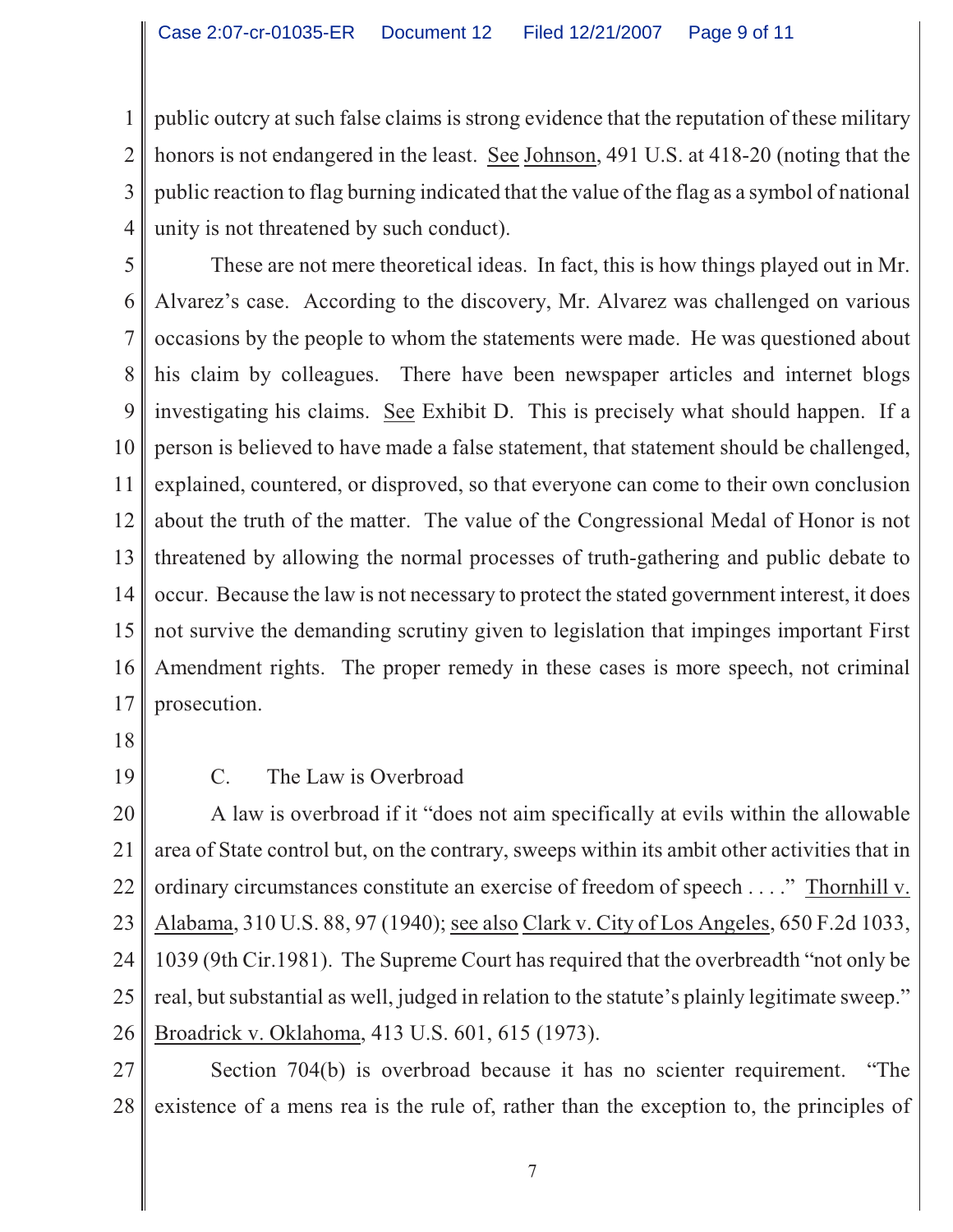1 2 3 4 5 Anglo-American criminal jurisprudence." Dennis v. United States, 341 U.S. 494, 500 (1951); see also Morissette v. United States, 342 U.S. 246, 250- 52 (1952). Thus, to determine whether section 704(b) is constitutional as written, the Court must examine whether any well-recognized exception to the need for a mens rea requirement exists. None do in this case.

6 7 8 9 10 11 First, strict liability offenses are common in areas that are highly regulated, particularly those that are regulated for public safety. See id., 342 U.S. at 256-59. But the content of one's speech is not area that is generally subject to strict public regulation. In fact, the "First Amendment constraints presuppose the opposite view." United States v. X-citement Video, 513 U.S. 64, 71 (1994) (noting this presupposition in the context of the contents of magazines and films).

12 13 14 15 16 17 18 Second, the penalties that attach to the violation are significant in determining whether the statute should be construed not to have a mens rea; minor infractions or offenses punishable only by fine are often strict liability offenses. See Staples v. United States, 511 U.S. 600, 616 (1994). Here, a violation of section 704(b), where the decoration claimed is a Congressional Medal of Honor, is a Class A misdemeanor, punishable by jail time, by probation, or by fine. See 18 U.S.C.  $\S$  704(c)(1). The possible punishment is not so negligible asto support omitting the scienter requirement.

19 20 21 22 23 24 25 The third exception relates to cases where Congress specifically intended to exclude a mens rea requirement. But the lack of a scienter element on the face of the statute is not sufficient to evidence such intent. See United States v. U.S. Gypsum Co., 438 U.S. 422, 438 (1978) ("[F]ar more than the simple omission of the appropriate phrase from the statutory definition is necessary to justify dispensing with an intent requirement."). Nothing in the legislative history explicitly expresses an intent to include those mistaken about their status as it related to military decorations.

26 27 28 Thus none of the well-recognized exceptions to the mens rea requirement apply. In addition, courts are particularly loathe to sanction strict liability offenses where the law impinges on speech. See Smith v. State of California, 361 U.S. 147, 150-54 (1959)